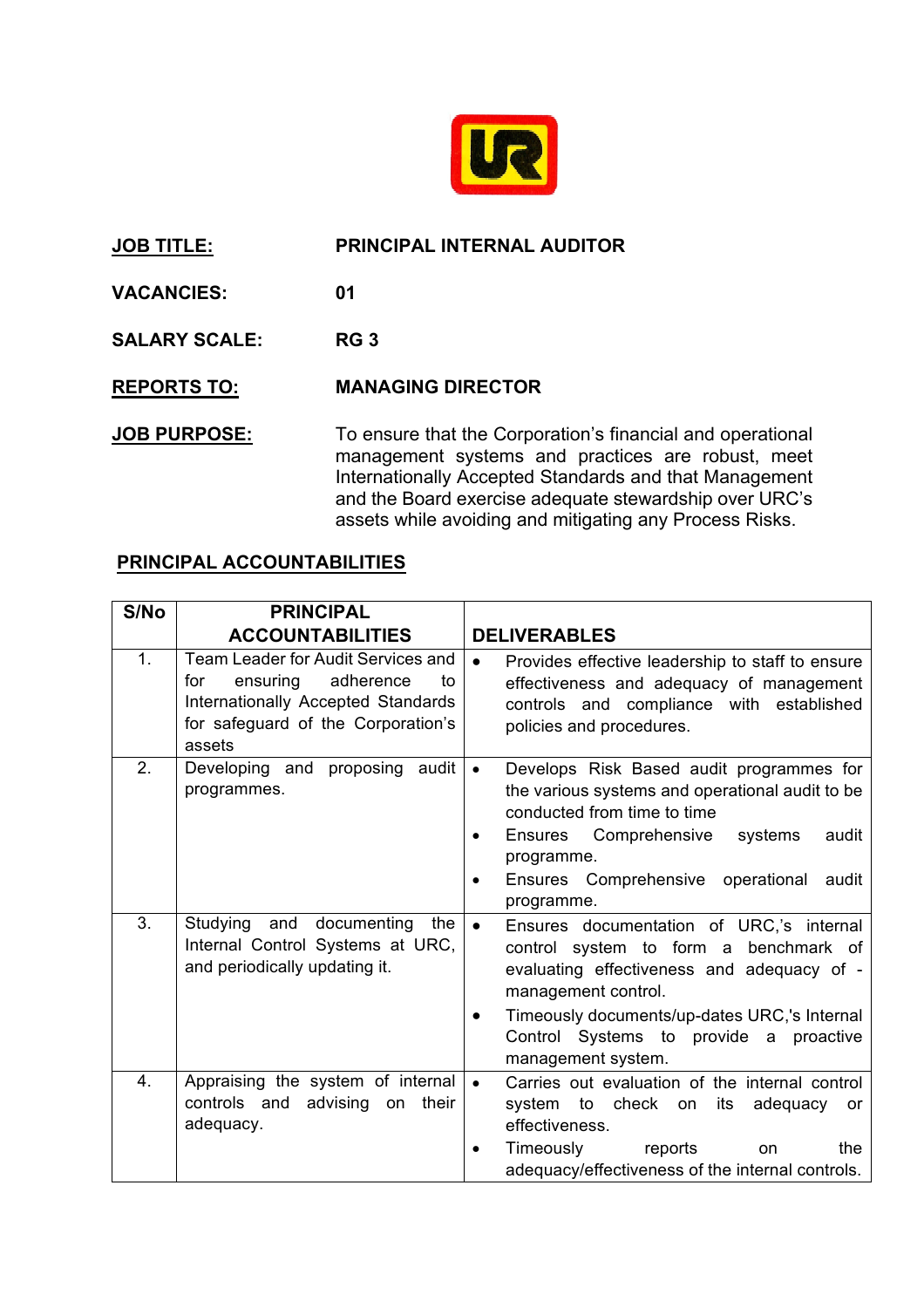| S/No | <b>PRINCIPAL</b>                                                                                        |                                                                                                                                                                                                                                                                                                                                                                                                                                                        |
|------|---------------------------------------------------------------------------------------------------------|--------------------------------------------------------------------------------------------------------------------------------------------------------------------------------------------------------------------------------------------------------------------------------------------------------------------------------------------------------------------------------------------------------------------------------------------------------|
|      | <b>ACCOUNTABILITIES</b>                                                                                 | <b>DELIVERABLES</b>                                                                                                                                                                                                                                                                                                                                                                                                                                    |
|      |                                                                                                         | Timeously advises/recommends actions to be<br>$\bullet$<br>taken to improve the internal control systems.<br>makes<br>follow-up<br>Always<br>to<br>ensure<br>$\bullet$<br>implementation.                                                                                                                                                                                                                                                              |
| 5.   | Conducting planned audits timely.                                                                       | Chief<br>Liaises<br>with<br>Internal<br>Audit<br>$\bullet$<br>on<br>implementation of work plans.<br>Ensure operational or other systems Risk-<br>$\bullet$<br>based audits are conducted as per the<br>department's annual work plan or as directed by<br><b>Chief Internal Audit.</b>                                                                                                                                                                |
| 6.   | Checking<br>and<br>ensuring<br>reconciliation mechanisms are in<br>place by the directorate of Finance. | Checks to ensure timely' reconciliations of all<br>$\bullet$<br>the accounts in the accounts system.<br>Carries out ad hoc check in reconciliation to<br>$\bullet$<br>confirm compliance with procedures and<br>regulations.                                                                                                                                                                                                                           |
| 7.   | Preparing periodic or other audit<br>reports                                                            | Prepares periodic or other audit reports on all<br>$\bullet$<br>areas covered as may be required by Manager<br>Internal Audit.                                                                                                                                                                                                                                                                                                                         |
| 8.   | with<br>Reviewing<br>compliance<br>established policies                                                 | Carries out procedures and process audits<br>$\bullet$<br>operational areas.<br>Reviews the Corporation's compliance with<br>$\bullet$<br>established<br>policies,<br>procedures<br>and<br>practices in selected audit areas as guided<br>by Manager Internal Audit.                                                                                                                                                                                   |
| 9.   | Conducting special Investigation<br>Audits                                                              | Carries out special investigation audits as<br>$\bullet$<br>directed from time to time.                                                                                                                                                                                                                                                                                                                                                                |
| 10.  | Conducting quality audits.                                                                              | Liaises with Quality Assurance Department to<br>$\bullet$<br>that procurements<br>are<br>done<br>ensure<br>in<br>accordance with the user requirements or<br>specifications.                                                                                                                                                                                                                                                                           |
| 11.  | <b>ICT</b><br>Reporting<br>Establishing<br><b>Standards</b>                                             | Participates in establishing ICT reporting<br>$\bullet$<br>standards and ensures compliance through<br>regular checks and audits.<br>Monitors compliance with ICT<br>reporting<br>$\bullet$<br>requirements.                                                                                                                                                                                                                                           |
| 12.  | Carrying out ICT Audits                                                                                 | Assess the effectiveness of controls over<br>$\bullet$<br>individual application systems, such as Sun<br>Systems, Proc net, Gateway (Human Resource<br>Payroll systems etc)<br><b>Ensures</b><br><b>ICT</b> Audits<br>including<br>policies,<br>$\bullet$<br>procedures and systems are conducted<br>Conducts regular network security intrusion<br>tests.<br>Ensures systems, network and database<br>securities through proactive audits and advice. |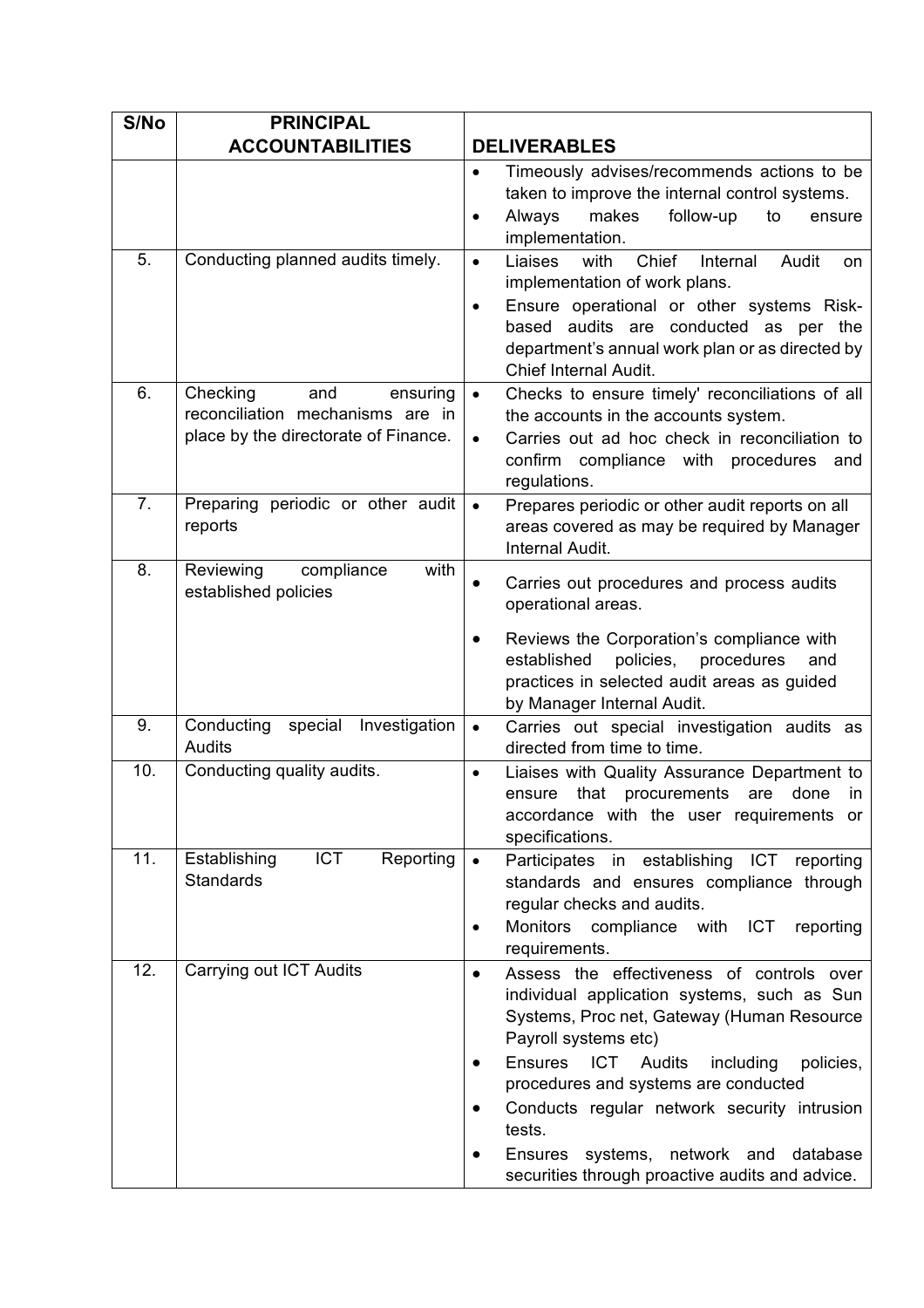| S/No | <b>PRINCIPAL</b>                                                                                    |                                                                                                                                                                                                                                                                                                                                                                                                                                                     |
|------|-----------------------------------------------------------------------------------------------------|-----------------------------------------------------------------------------------------------------------------------------------------------------------------------------------------------------------------------------------------------------------------------------------------------------------------------------------------------------------------------------------------------------------------------------------------------------|
|      | <b>ACCOUNTABILITIES</b>                                                                             | <b>DELIVERABLES</b>                                                                                                                                                                                                                                                                                                                                                                                                                                 |
| 13.  | Ensure<br>reviews<br>for<br>disaster<br>mitigation.                                                 | Conduct disaster preparedness reviews.<br>$\bullet$                                                                                                                                                                                                                                                                                                                                                                                                 |
| 14.  | Provides support for ensuring data<br>and system efficacy across all<br>platforms.                  | $\bullet$<br>Evaluates accuracy of data in different IT<br>systems and all other data sources within URC,                                                                                                                                                                                                                                                                                                                                           |
| 15.  | Ascertaining safeguards for assets                                                                  | Checks whether there are adequate safeguards<br>$\bullet$<br>for Corporation's resources and whether they<br>are optimally utilized.<br>Checks risk management on the assets of URC,<br>$\bullet$<br>Ensures optimal utilization of URC, assets by<br>monitoring usage to eradicate misuse.<br>Highlights and makes recommendations on<br>excess capacity on assets of URC,                                                                         |
| 16.  | Conducting procurement audits.                                                                      | Conducts procurement compliance audits at<br>$\bullet$<br>periodic intervals to ensure that established<br>policies,<br>plans,<br>procedures,<br>laws<br>and<br>regulations are adhered to.                                                                                                                                                                                                                                                         |
| 17.  | efficiency<br>External<br>Ensuring<br>of<br>Audits                                                  | Carries out pre-external audit tests to anticipate<br>$\bullet$<br>areas of concern to External Auditors<br>Supports<br>proactive<br>steps<br>by<br>Finance<br>$\bullet$<br>Directorate to address possible areas of<br>concern to External Auditors.<br>Ensures that pre-audit activities reduce the cost<br>of the Final Audit.<br>Ensures efficiency of External Audits by<br>anticipating possible queries and preparing<br>answers in advance. |
| 18.  | lawful<br>Carries<br>out<br>other<br>any<br>assignment allocated by<br>the<br>immediate Supervisor. | $\bullet$<br>The jobholder is cooperative and readily<br>responds to any ad hoc tasks assigned to him.                                                                                                                                                                                                                                                                                                                                              |

## **QUALIFICATIONS/REQUIREMENTS**

- 1. A Bachelor's degree in Accounting, Commerce, Economics or Finance from an approved, recognized and reputable university.
- 2. A Master's degree in Accounting, Commerce, Economics or Finance from an approved, recognized and reputable university **OR** Certified Internal Auditor- CIA is an added advantage.
- 3. Full professional Membership of a recognized Accounting body e.g., ACCA, CPA, CA and CIMA
- 4. 8 years relevant work experience with clear increasing level of responsibility in an Audit function of a Government/Parastatal or a reputable large business organization, three (3) of which should have been at senior supervisory level.